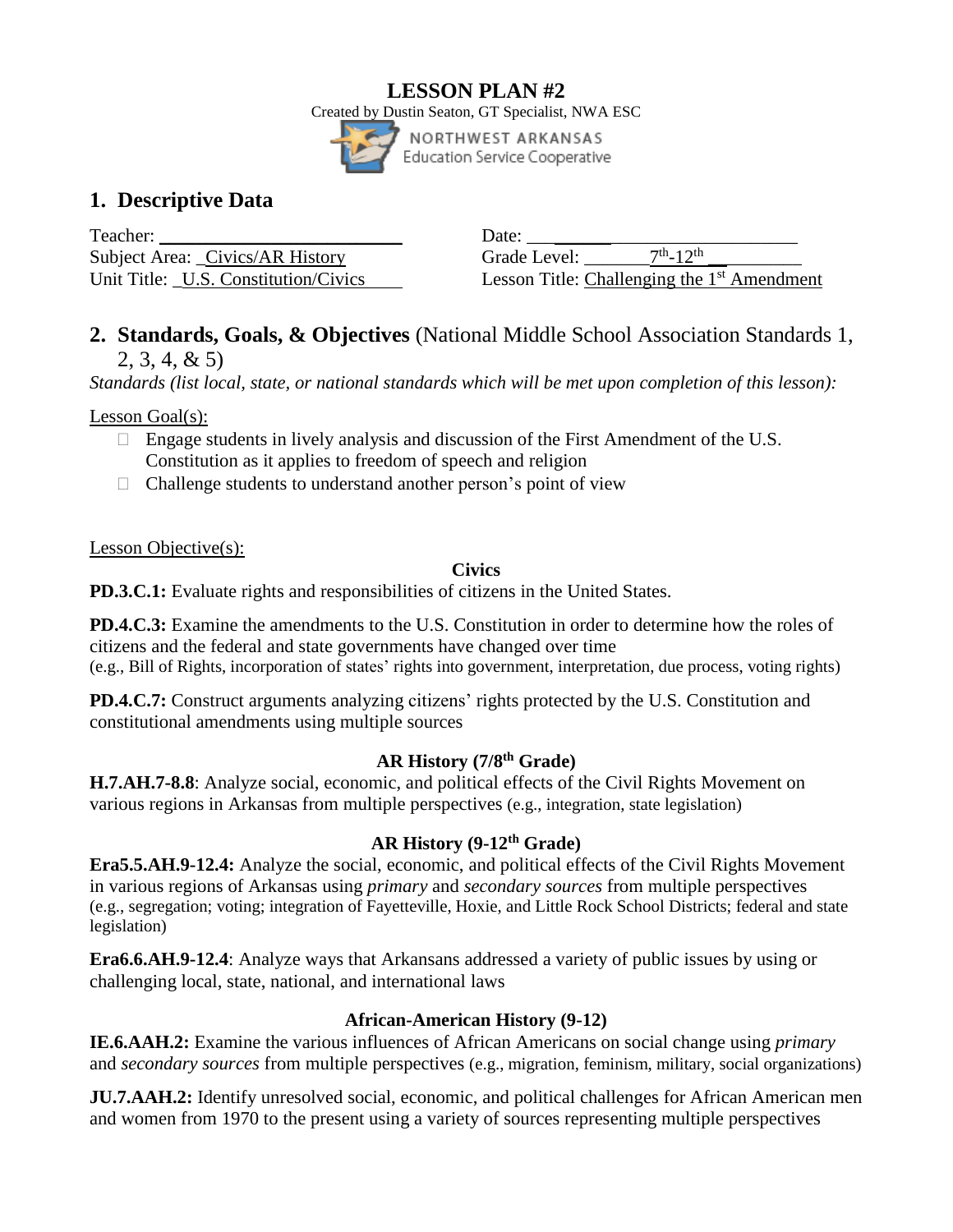# **3. Background**

Muhammad Ali's story of a prizefighter and boxer are known largely for his success in the ring, but students should also know about his successful challenge to the U.S. Supreme Court. Prizefighting has been characterized as a true test of skill, courage, intelligence, and manhood while boxing champions have also become symbols of national and often racial superiority. On October 29, 1960, Cassius Clay fought in his first professional bout as a boxer and continued winning throughout the decade. He earned nicknames such as "Louisville Lip" and "Mighty Mouth" because of his outspokenness and personality both in and out of the boxing ring. By 1964, at the age of just twentytwo years old, he became the world heavyweight boxing champion by defeating the incumbent champion Sonny Liston. Clay soon joined the Nation of Islam, abandoned his "slave name," and started to go by Muhammad Ali during the Civil Rights Movement of the 1960s. His biggest fight then came from his stance against the federal government in 1966 when he refused to be drafted in the U.S. military to fight in the Vietnam War. Ali cited his religious beliefs and person conviction of being opposed to the U.S. involvement in war as his refusal to be drafted. He publicly stated, "Why should they ask me to put on a uniform and go ten thousand miles from home and drop bombs and bullet on brown people in Vietnam while so-called Negro people in Louisville are treated like dogs and denied simple human rights?" He later added, "Man, I ain't go no quarrel with them Viet Cong." In April of 1967, he was arrested and found guilty of refusing to serve in the U.S. military. He was later suspended from boxing and stripped of his titles and license to box. Unable to practice his profession, Ali began touring the country and speaking at colleges/universities about Nation of Islam, civil rights, and other things of personal interest. Five years after his initial arrest, the U.S. Supreme Court overturned his in a landmark case *Clay v. United States* (1971) where a unanimous Supreme Court ruled the federal government had violated Ali's "conscientious objector" exemption which was protected by the First Amendment. "For less than a week in March 1969, the world's most famous former heavyweight champion toured the state of Arkansas" (pg. 127, Demirel)

# **4. Procedure**

Grouping for lesson:  $X$  whole group small group  $X$  individual

\*Assign reading as homework before class: pages 127-163, chapter 18, "Ali in Arkansas," *African-American Athletes in Arkansas: Muhammad Ali's Tour, Black Razorbacks, & Other Forgotten Stories* by Evin Demirel (ISBN: 978-0-9990083-1-7)

### (2-5 minutes) **SET:**

- (1) Ask the class: "Given recent protests of professional athletes taking a knee during the national anthem, who has heard of the landmark U.S. Supreme Court case Clay vs. United States and its crossover between sports and politics? Have copies of the case (synopsis) for students to read. Ask them to summarize the main points.
- (2) Ask the class: "When can the U.S. government limit your right to speech and/or religion?" Have students read the Bill of Rights first and ask them to identify the right to be discussed. Then ask Question 2. Have 1 spokesperson per group summarize student responses. (ICivics [\(https://www.icivics.org/\)](https://www.icivics.org/) has a great "Do I Have a Right?" interactive game. Students could play the free speech game and compare the group(s) results, as well as what they take away regarding government and school limits on this right.)
- (3) Allow for students to provide some thoughtful responses. Some sample suggestions might be: 1-NEVER; 2-in times of war; 3-when it hurts another person; 4-if it harms anyone,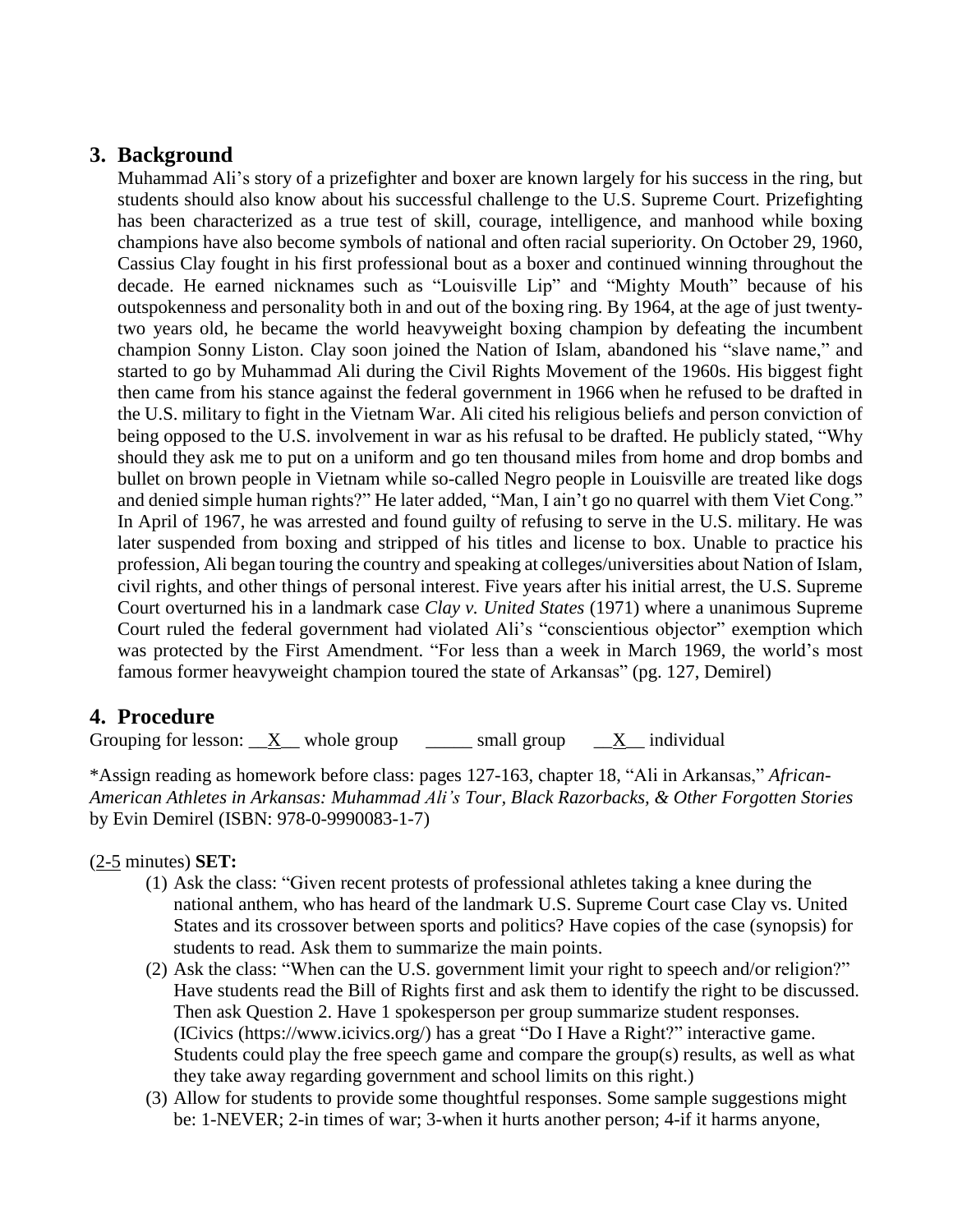including the person doing it (i.e. snake-handling or religious drugs); 5-when the government disagrees; 6-other response

### (30-40 minutes) **Activity:**

*(1)* As a class, review Chapter Eighteen – "Ali in Arkansas" from *African-American Athletes in Arkansas* by Evin Demirel.

 $\rightarrow$  Students can be assigned this as homework the day before or can be read aloud in Class/small groups together.

- (2) After reading, pose the following questions to all students and ask for sample responses:
	- *a.* "By refusing draft induction into the Vietnam War and advocating for the conversion of African Americans to a Black Power-infused brand of Islam," what did the author cite as "two of the nation's predominantly white-led pillars of authority" was Ali "blatantly rejecting? *(A: the federal government and the Christian Church- pg. 127-128)*
	- b. Led a brief discussion of how these two pillars are predominantly white.
	- *c.* Why did the AR State Senate and Pulaski Businessmen's Association publicly protest Ali's speaking invitation to the UA-Fayetteville? *(A: He was a draft dodger and because "students should not be exposed to alien thoughts until they had had ample doses of patriotism" and because many incorrectly identified "Black Power" as communist.)*
	- d. What was the reason Ali told a state newspaper as to why he ultimately decided to speak at the UA? *(A: Because the students wanted him and he was more popular that anybody in the state.)*
	- e. How did Ali define the differences between a "black man" and a "Negro?" *(A: "A black man = African-American who had accepted Islam" and a "Negro = black people still oppressed by white society."*
	- f. About how many UA students attended Ali's speech on Wednesday, March 13, 1969? *(A: 4,000 including roughly 200 African-Americans.)*
	- g. Surprisingly, why did Ali support Alabama Governor George Wallace's 1968 bid for U.S. president? *(A: They both agreed races should be separated.)*
	- h. What was the underlying theme of Ali's 1969 UA speech in Fayetteville? *(A: separatism of races; nonviolence)*
	- i. Other questions to pose: Are there circumstances where races should be separate? What could be the consequences of separatism?
- (3) Review the First Amendment (handout). Answer the following questions independently to assess knowledge of the First Amendment and how it applies to the Ali situation in 1969.
	- a. What is the purpose of the First Amendment to the U.S. Constitution? *(A: Freedom of Religion, Speech, Press, Petition, & Assembly)*
	- b. Explain how Ali's speeches in Arkansas connects to the First Amendment? (Let students determine which freedoms the speech addressed.)
		- *i. A: Speech – Talking to UA students; Press – His interviews with local papers; Religion – Refusing the draft/Preaching Islam; Assembly – Gathering of black students at UAPB, UALR, & UA; answers may vary*
	- *c.* If Muhammad Ali were alive today, what do you think he would say about professional athletes refusing to stand during the playing of the national anthem today? Please explain and support your answers with evidence from the text.

(\_\_5-10\_\_ minutes) **Closure:** Individually, have students compose a hypothetical 140-character tweet from President Trump reacting to either Ali's 1967 arrest for refusing to be drafted or public resistance to his 1969 UA-Fayetteville speech.